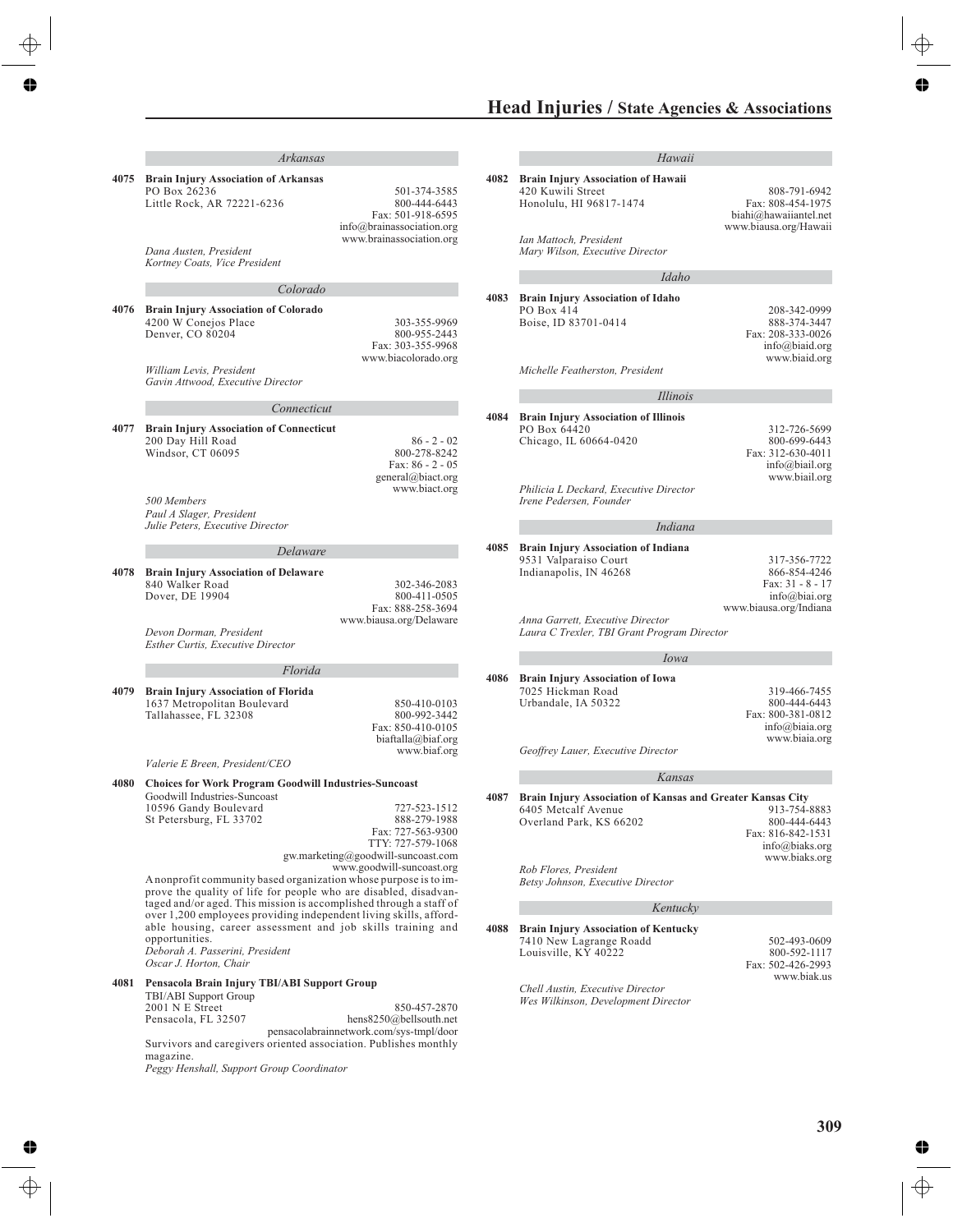|      | Maine                                                                                                                                                                                                                                                                                                                                                                       |                                                                                                      |
|------|-----------------------------------------------------------------------------------------------------------------------------------------------------------------------------------------------------------------------------------------------------------------------------------------------------------------------------------------------------------------------------|------------------------------------------------------------------------------------------------------|
| 4089 | <b>Brain Injury Association of Maine</b><br>13 Washington Street<br>Waterville, ME 04901                                                                                                                                                                                                                                                                                    | 207-861-9900<br>800-275-1233<br>Fax: 207-861-4617<br>www.biame.org                                   |
|      | Mary Lombardo, President<br>Leslie DuVall, Director of Operations                                                                                                                                                                                                                                                                                                           |                                                                                                      |
|      | Maryland                                                                                                                                                                                                                                                                                                                                                                    |                                                                                                      |
| 4090 | <b>Brain Injury Association of Maryland</b><br>2200 Kernan Drive<br>Baltimore, MD 21207                                                                                                                                                                                                                                                                                     | 410-448-2924<br>800-221-6443<br>Fax: 410-448-3541<br>$info@$ biamd.org<br>www.biamd.org              |
|      | Patricia Janus, President<br>Diane Tripplet, Executive Director                                                                                                                                                                                                                                                                                                             |                                                                                                      |
|      | <b>Massachusetts</b>                                                                                                                                                                                                                                                                                                                                                        |                                                                                                      |
| 4091 | <b>Brain Injury Association of Massachusetts</b><br>30 Lyman Street<br>Westborough, MA 01581                                                                                                                                                                                                                                                                                | 508-475-0032<br>800-242-0030<br>Fax: 508-475-0400                                                    |
|      | Shahriar Khaksari, President<br>Arlene Korab, Executive Director                                                                                                                                                                                                                                                                                                            | biama@biama.org<br>www.biama.org                                                                     |
|      | Michigan                                                                                                                                                                                                                                                                                                                                                                    |                                                                                                      |
| 4092 | <b>Brain Injury Association of Michigan</b><br>7305 Grand River<br>Brighton, MI 48114-2334<br>Our mission is to enhance the lives of those affected by brain injury<br>through education, advocacy, research and local support groups<br>and to reduce the incidence of brain injury through prevention.<br>Katie Knight, Program Coordinator<br>Michael F Dabbs, President | 810-229-5880<br>800-444-6443<br>Fax: 810-229-8947<br>info@biami.org<br>www.biami.org                 |
|      |                                                                                                                                                                                                                                                                                                                                                                             |                                                                                                      |
| 4093 | Minnesota<br><b>Brain Injury Association of Minnesota</b><br>34 13th Avenue NE<br>Minneapolis, MN 55413                                                                                                                                                                                                                                                                     | 612-378-2742<br>800-669-6442<br>Fax: 612-378-2789<br>info@braininjurymn.org<br>www.braininjurymn.org |
|      | $20 - 24$ pages<br>Andrew Kiragu, Board Chairman                                                                                                                                                                                                                                                                                                                            |                                                                                                      |
|      | Mississippi                                                                                                                                                                                                                                                                                                                                                                 |                                                                                                      |
| 4094 | <b>Brain Injury Association of Mississippi</b>                                                                                                                                                                                                                                                                                                                              |                                                                                                      |
|      | 2727 Old Canton<br>Jackson, MS 39296-5912                                                                                                                                                                                                                                                                                                                                   | 601-981-1021<br>800-444-6443<br>Fax: 601-981-1039<br>$info(\hat{\alpha})$ msbia.org<br>www.msbia.org |
|      | Howard T Katz, Chairman<br>Lee Jenkins, Executive Director                                                                                                                                                                                                                                                                                                                  |                                                                                                      |
|      | Missouri                                                                                                                                                                                                                                                                                                                                                                    |                                                                                                      |
| 4095 | <b>Brain Injury Association of Missouri</b><br>10270 Page Avenue<br>Saint Louis, MO 63132-1322                                                                                                                                                                                                                                                                              | 314-426-4024<br>800-444-6443<br>Fax: 314-426-3290<br>$info(a)$ biamo.org<br>www.biamo.org            |

Information and referral services and support groups through the state of Missouri. *John Bennett, President of the Board Terrie Price, VP* a.

### *Montana*

|      | montana                                                                                                                      |                                                                                                                    |
|------|------------------------------------------------------------------------------------------------------------------------------|--------------------------------------------------------------------------------------------------------------------|
| 4096 | <b>Brain Injury Association of Montana</b><br>1280 S 3rd W<br>Missoula, MT 59801                                             | 406-541-6442<br>800-241-6442<br>Fax: 406-541-4360<br>www.biamt.org                                                 |
|      | Bobbi Perkins, President<br>Kristen Morgan, Program Director                                                                 |                                                                                                                    |
|      | <b>New Hampshire</b>                                                                                                         |                                                                                                                    |
| 4097 | <b>Brain Injury Association of New Hampshire</b><br>109 N State Street<br>Concord, NH 03301                                  | 603-225-8400<br>800-773-8400<br>Fax: 603-228-6749<br>mail@bianh.org<br>www.bianh.org                               |
|      | Brant Elkind, President<br>Steven Wade, Executive Director                                                                   |                                                                                                                    |
|      | New Jersey                                                                                                                   |                                                                                                                    |
| 4098 | <b>Brain Injury Association of New Jersey</b><br>825 Georges Road<br>N Brunswick, NJ 08902                                   | 732-745-0200<br>800-669-4323<br>Fax: 732-745-0211<br>info@bianj.org<br>www.bianj.org                               |
|      | Barbara Parker, President                                                                                                    |                                                                                                                    |
|      | New Mexico                                                                                                                   |                                                                                                                    |
| 4099 | <b>Brain Injury Association of New Mexico</b><br>3234 Candelaria NE<br>Albuquerque, NM 87107<br>John Tiwald, Board President | 505-292-7414<br>$88 - 2 - 74$<br>Fax: 505-271-8983<br>info@braininjurynm.org<br>www.braininjurynm.org              |
|      | Mark Pedrotty, VP                                                                                                            |                                                                                                                    |
|      | New York                                                                                                                     |                                                                                                                    |
| 4100 | <b>Brain Injury Association of New York State</b>                                                                            |                                                                                                                    |
|      | 10 Colvin Avenue<br>Albany, NY 12206-1242                                                                                    | 518-459-7911<br>800-228-8201<br>Fax: 518-482-5285<br>info@bianys.org<br>www.bianys.org                             |
|      | Marie Cavallo, President<br>Judith Avner, Executive Director                                                                 |                                                                                                                    |
| 4101 | <b>RRTC</b> on Community Integration of Persons with TBI<br>2323 S Shepherd<br>Houston, TX 77019                             | 713-630-0526<br>800-732-8124<br>Fax: 713-630-0529<br>terri.hudler-hull@memorialhermann.org<br>www.tbicommunity.org |
|      | Karen A Hart PhD, Director Of Training<br>Sunil Kothari, Medical Director                                                    |                                                                                                                    |
|      | North Carolina                                                                                                               |                                                                                                                    |
| 4102 | <b>Brain Injury Association of North Carolina</b><br>2113 Cameron Street<br>Raleigh, NC 27605                                | 919-833-9634<br>800-377-1464<br>Fax: 919-833-5415<br>bianc@bianc.net                                               |

*Cindy Boyd, Board Chairman Sandra Farmer, President*

www.tbicommunity.org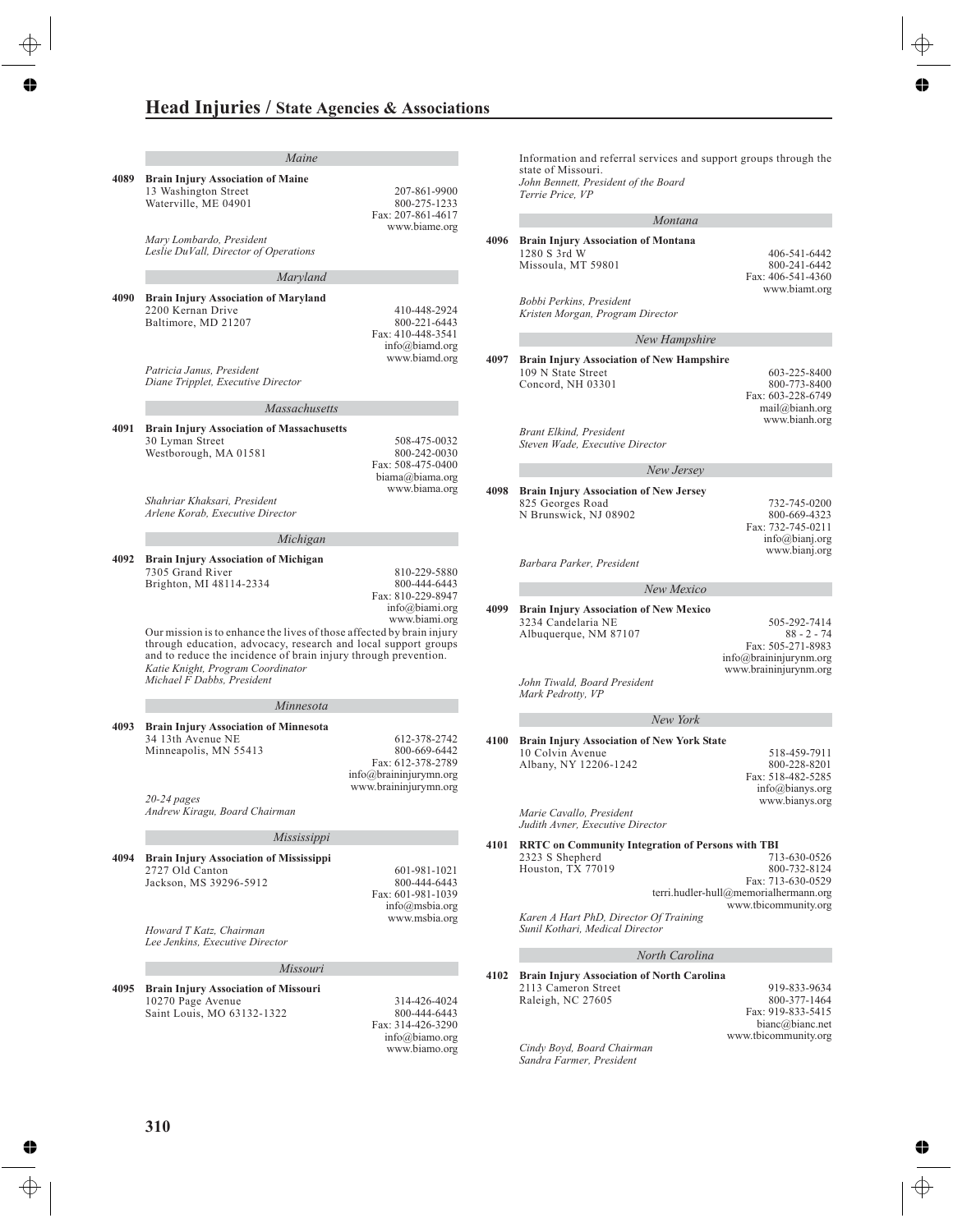### **Substance Abuse Disorder / Description**

### House

#### **Description** ning

### **Substance Abuse Disorder**

**Ant from**<br>Substance abuse is a broad term that refers to any  $\overline{1}$  ( $\overline{1}$ )  $\overline{1}$  dangerous or destructive use of some substance.

This use may be legal (binge drinking by an adult) or illegal (smoking crystal methamphetamine). Abused substances include alcohol, nicotine, marijuana, heroin, prescription painkillers and tranquilizers, stimulants such as amphetamines and cocaine, and hallucinogens such as LSD. The abuse may be a danger to the user, family members, business associates, close friends or even total strangers. Substance dependence refers to a state of strong compulsion to use the substance, in many cases accompanied by physical withdrawal symptoms if the substance is not regularly available.

The cause of substance abuse is very complex, and involves an interplay between the individual's behavioral choices, their genetic background and past and present social environment. Some substance abusers also have a definable psychiatric disorder such as depression or schizophrenia; treatment of these dual-disorder patients is especially challenging.

The consequences of substance abuse are well-known, and include job loss, arrest, family breakup, automobile and other accidents, birth defects (fetal alcohol syndrome), direct toxic effects (cirrhosis of the liver from alcohol or lung cancer from smoking), and infections (HIV or hepatitis B from sharing needles). Substance abuse, unless it occurs in extremely isolated persons, greatly affects family members and loved ones. Family members often deny the reality of the abuse, and may help, or enable, the abuser to cover up the problem and avoid its consequences.

There is no quick and universally effective treatment for substance abuse. Options range from inexpensive peer-based organizations such as Alcoholics Anonymous to very expensive long-term inpatient programs. Some peer-based programs appeal to a niche defined by sex, race, age or religious affiliation. Treatment is much more likely to succeed if it is freely chosen by the individual rather than mandated by a court. Dropout during treatment and relapse after initial success are common, but many people do achieve life-long cures with abstinence from further substance abuse. Family members should look for education and support through groups like Al-Anon, which bring them together with people facing similar situations.

#### **National Agencies & Associations**

**8080 AAA Foundation for Traffic Safety** 607 14th Street NW Washington, DC 20005

202-638-5944 Fax: 202-638-5943 info@aaafoundation.org www.aaafoundation.org A non-profit foundation conducting research with the goal of preventing traffic deaths. Raises awareness on road safety measures and driver education. *C. Y. David Yang, Executive Director*

*Tara Kelley-Baker, Group Leader*

#### **8081 African American Family Services**

310 Groveland Avenue S Minneapolis, MN 55403

612-813-5034 Fax: 651-925-0044 contact@aafs.net www.aafs.net

African American Family Services works with individuals, families and communities affected by addiction and mental illness. Provides culturally-specific mental health services. *Freddie Davis-English, Chairman of the Board Thomas Adams, PhD (ABD), MSW, Chief Executive Officer*

#### **8082 Al-Anon Family Group Headquarters**

| 1600 Corporate Landing Parkway                                     | 757-563-1600         |
|--------------------------------------------------------------------|----------------------|
| Virginia Beach, VA 23454-5617                                      | 888-425-2666         |
|                                                                    | Fax: 757-563-1656    |
|                                                                    | $wso(a)$ al-anon.org |
|                                                                    | www.al-anon.org      |
| At Al-Anon Family Group meetings, family members and friends       |                      |
| of problem drinkers share their experiences and learn how to apply |                      |
| the principles of the Al-Anon program to their individual          |                      |
| situations                                                         |                      |

*Robert Schneider, Director*

#### **8083 Alcoholics Anonymous**

| 475 Riverside Drive at W 120th St | 212-870-3400         |
|-----------------------------------|----------------------|
| New York, NY 10115                | Fax: 212-870-3003    |
|                                   | international@aa.org |

www.aa.org Alcoholics Anonymous is an international alliance of supportive individuals who have had a drinking problem. Membership is available to anyone wanting to improve their situation.

#### **8084 American Chronic Pain Association**

PO Box 850 Rocklin, CA 95677 ACPA@theacpa.org www.theacpa.org The ACPA facilitates peer support and education for individuals with chronic pain in its many forms, in order to increase quality of life. Also raises awareness among the healthcare community, and with policy makers. *Penney Cowan, Founder & CEO Daniel Galia, Director, Global Support*

#### **8085 American Council on Addiction & Alcohol Problems**

| 2376 Lakeside Drive                                                                                                                                                                                                                                                                         | 205-989-8177      |
|---------------------------------------------------------------------------------------------------------------------------------------------------------------------------------------------------------------------------------------------------------------------------------------------|-------------------|
| Birmingham, AL 35244                                                                                                                                                                                                                                                                        | ccorley@alcap.com |
|                                                                                                                                                                                                                                                                                             | sapacap.com       |
| The American Council on Addiction and Alcohol Problems is a<br>non-profit organization whereby state organizations, national reli-<br>gious bodies, and other concerned groups unite to solve the issues<br>caused by addiction.<br>Rob Chambers, President<br>Joe Godfrey, President-Elect |                   |
| <b>American Dental Association</b>                                                                                                                                                                                                                                                          |                   |

**8086 American Dental Association** 211 E Chicago Avenue Chicago, IL 60611-2678

312-440-2500 Fax: 312-440-2822 affiliates@ada.org www.ada.org

The nation's largest dental association, representing dentists. A leading source of oral health related information for dentists and their patients.

**8087 Association of Halfway House Alcoholism Programs of North**

| America (AHHAP)       |                               |
|-----------------------|-------------------------------|
| 2360 Corporate Circle | 650-618-9889                  |
| Henderson, NV 89074   | 888-843-8169                  |
|                       | TTY: 650-618-1414             |
|                       | contact.omics@omicsonline.org |

www.omicsonline.org

Open-access publisher running over 700 scientific journals in the medical, clinical, pharmaceutical, and engineering technology fields. Current literature and research on addictions can be ac-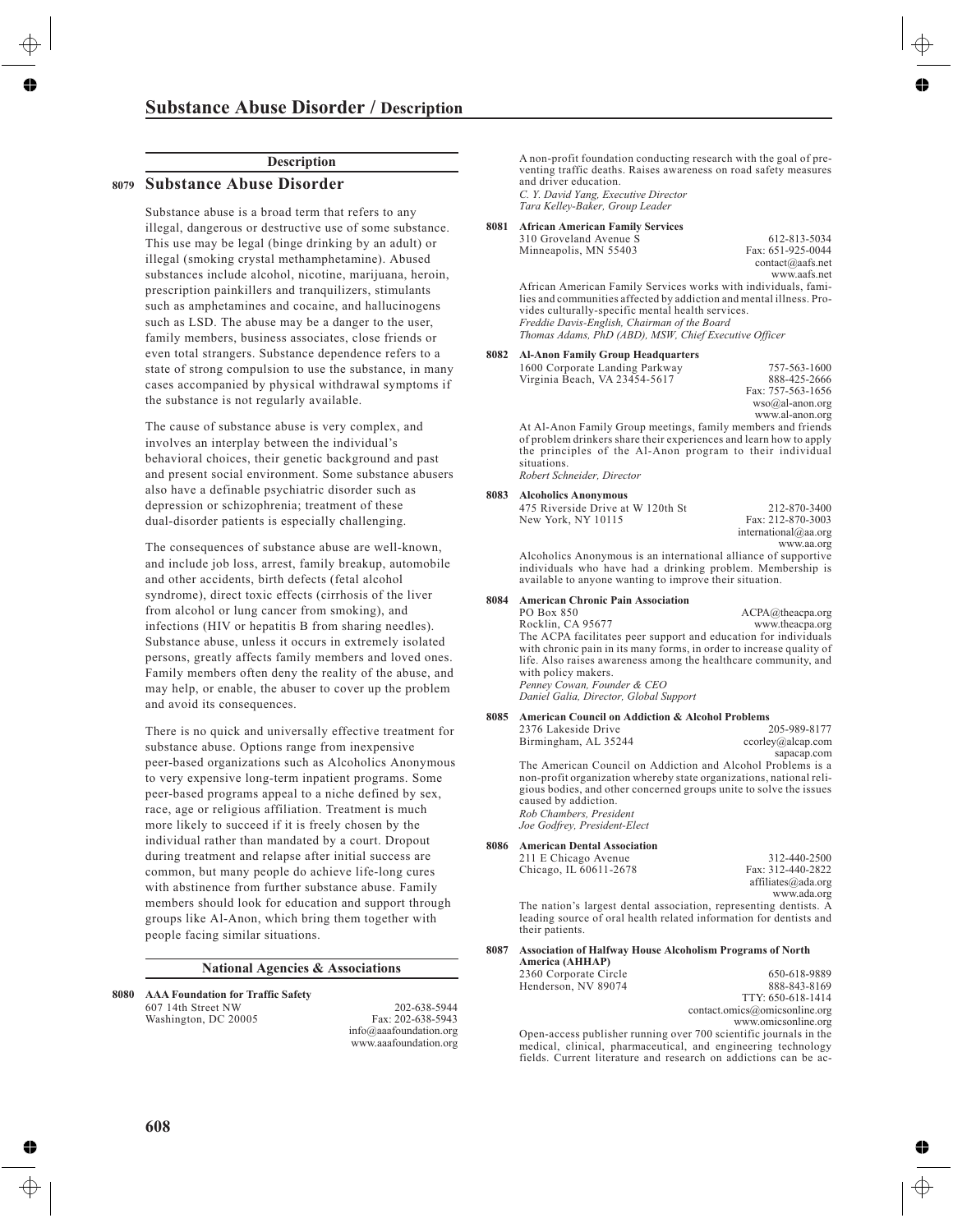|      | rey House                                                                                                                          |      |
|------|------------------------------------------------------------------------------------------------------------------------------------|------|
|      | cessed as well as connections to halfway houses across North                                                                       |      |
|      | America. III Y<br>Olivia Howard, President                                                                                         |      |
| .ont | David Logan, Vice President<br>HIL LIOIL                                                                                           |      |
| 8088 | Center for Substance Abuse Prevention Substance Abuse &<br>revio Mental Health Services                                            | 8096 |
|      | 5600 Fishers Lane<br>877-726-4727                                                                                                  |      |
|      | Rockville, MD 20857<br>www.samhsa.gov<br>Connects people and resources with strategies and programs de-                            |      |
|      | signed to encourage efforts aimed at reducing and eliminating al-                                                                  |      |
|      | cohol, tobacco and other drug problems in society. Works with<br>federal, state, public and private organizations to develop       |      |
|      | prevention programs.                                                                                                               | 8097 |
| 8089 | <b>Cocaine Anonymous World Services</b>                                                                                            |      |
|      | 21720 S Wilmington Avenue<br>310-559-5833<br>Long Beach, CA 90810-1641<br>Fax: 310-559-2554                                        |      |
|      | cawso(a)ca.org                                                                                                                     |      |
|      | www.ca.org<br>Members are recovering from addiction, and offer support and                                                         |      |
|      | maintain their sobriety by working together.                                                                                       |      |
| 8090 | Drug Abuse Resistance Education of America<br>PO Box 512090<br>310-215-0575                                                        | 8098 |
|      | Los Angeles, CA 90051-0090<br>800-223-3273                                                                                         |      |
|      | Fax: 310-215-0180<br>www.dare.com                                                                                                  |      |
|      | Provides information, resources, tips, warning signs and other in-                                                                 |      |
|      | formation for parents and kids to help keep children off drugs.<br>Michele M. Leonhart, Chair                                      |      |
|      | Robert J. Strang, Vice Chair                                                                                                       |      |
| 8091 | <b>Facing Addiction with NCADD</b>                                                                                                 | 8099 |
|      | 217 Broadway<br>212-269-7797<br>New York, NY 10007<br>800-622-2255                                                                 |      |
|      | Fax: 212-269-7510                                                                                                                  |      |
|      | www.ncadd.org<br>Facing Addiction with the National Council on Alcoholism and                                                      |      |
|      | Drug Dependence (NCADD) have merged to form into a national<br>leading organization dedicated to fighting the addiction epidemic,  |      |
|      | providing awareness, support, and resources.                                                                                       | 8100 |
|      | James L. Abernathy, Chairman & CEO<br>Michael Ballue, CADC II, BSBA, Director                                                      |      |
| 8092 | <b>Families Anonymous, Inc. Recovery Fellowship</b>                                                                                |      |
|      | 701 Lee Street<br>800-736-9805                                                                                                     |      |
|      | Des Plaines, IL 60016<br>847-294-5877<br>Fax: 847-294-5837                                                                         |      |
|      | info@familiesa nonymous.org<br>www.familiesanonymous.org                                                                           |      |
|      | Addresses the needs of families who are concerned about a relative                                                                 | 8101 |
|      | with a drug problem and with related behavioral problems. Offers<br>informational packets, meetings and support networks for these |      |
|      | families.                                                                                                                          |      |
| 8093 | <b>Hazelden Betty Ford Foundation</b><br>844-598-4521                                                                              |      |
|      | PO Box 11<br>Center City, MN 55012-0011<br>800-257-7810                                                                            |      |
|      | info@hazeldenbettyford.org<br>www.hazelden.org                                                                                     |      |
|      | Helps individuals, families, and communities struggling with al-                                                                   |      |
|      | cohol abuse, substance abuse, and drug addiction by offering pre-<br>vention and recovery solutions nationwide.                    |      |
|      | James A. Blaha, Vice President, CFO & CAO<br>Debra Bauman, Vice President & CIO                                                    | 8102 |
| 8094 | <b>Indian Health Service Federal Health Program</b>                                                                                |      |
|      | 5600 Fishers Lane<br>605-226-7456                                                                                                  |      |
|      | Rockville, MD 20857<br>800-225-0241<br>www.ihs.gov                                                                                 |      |
|      | Provides a comprehensive program of alcoholism and substance                                                                       |      |
|      | abuse prevention and treatment for Native Americans and Alaskan<br>natives.                                                        |      |
| 8095 | <b>Lawyers Concerned for Lawyers</b>                                                                                               | 8103 |
|      | 2550 University Avenue W<br>651-646-5590                                                                                           |      |

| 651-646-5590   |  |
|----------------|--|
| 866-525-6466   |  |
| help@mnlcl.org |  |
| www.mnlcl.org  |  |

Saint Paul, MN 55114

A non-profit organization of recovering lawyers, judges, law students, and concerned others. Educates and arranges interventions and offers lawyer-only AA meetings. *Howard Bolter, Chair Warren Maas, Treasurer*

#### **8096 Marijuana Anonymous World Services**

340 S Lemon Avenue Walnut, CA 91789-2706 800-766-6779 office@marijuana-anonymous.org www.marijuana-anonymous.org

Non-profit fellowship of individuals with marijuana addiction, seeking sobriety and support.

#### **8097 MindWise Innovations**

| 270 Bridge Street | 781-239-0071      |
|-------------------|-------------------|
| Dedham, MA 02026  | Fax: 781-320-9136 |
|                   | info@mindwise.org |
|                   | www.mindwise.org  |

Formerly known as Screening For Mental Health, MindWise Innovations provides resources to schools, workplaces, and communities to address mental health issues, substance abuse, and suicide. *Bryan Kohl, Senior Vice President Marjie McDaniel, Vice President*

#### **Mothers Against Drunk Driving (MADD)**

511 E John Carpenter Freeway Irving, TX 75062 877-275-6233 www.madd.org Founded by a small group of mothers and currently one of the largest crime victims organizations in the world. Resources available online. *Helen Witty, President Adam Vanek, CEO*

#### **8099 Narcotics Anonymous World Services**

| PO Box 9999                                                     | 818-773-9999      |  |
|-----------------------------------------------------------------|-------------------|--|
| Van Nuys, CA 91409                                              | Fax: 818-700-0700 |  |
|                                                                 | fsmail $@$ na.org |  |
|                                                                 | www.na.org        |  |
| A fellowship of men and women who meet to help one another with |                   |  |
| their drug dependency. Support and resources are available.     |                   |  |

#### **National Association for Children of Alcoholics (NACOA)**

10920 Connecticut Avenue Kensington, MD 20895 301-468-0985 888-554-2627

| nacoa(a)nacoa.org |               |  |  |
|-------------------|---------------|--|--|
|                   | www.nacoa.org |  |  |
|                   |               |  |  |

Advocates for all children and families affected by alcohol and other drug dependencies. Programs, training, and other resources are available. *Peter Palanca, MD, Vice Chairman*

*Robert W. Denniston, Vice Chairman*

#### **8101 National Association of Alcoholism and Drug Abuse Counselors**

| (NAADAC)              |                   |
|-----------------------|-------------------|
| 44 Canal Center Plaza | 703-741-7686      |
| Alexandria, VA 22314  | Fax: 703-741-7698 |
|                       | $1 \cap 1$        |

naadac@naadac.org www.naadac.org

Largest membership organization serving addiction counselors, educators and other addiction-focused health care professionals who specialize in addiction prevention, treatment and education. *Cynthia Moreno Tuohy, BSW, SAP, Executive Director Jessica Gleason, JD, Deputy Director*

#### **8102 National Association on Drug Abuse Problems**

| 355 Lexington Avenue                                                                          | 212-986-1170   |
|-----------------------------------------------------------------------------------------------|----------------|
| New York, NY 10017                                                                            | info@nadap.org |
|                                                                                               | www.nadap.org  |
| Private non-profit corporation providing skills, evaluation, job                              |                |
| training and job placement to recovering drug addicts in the metro-<br>politan New York area. |                |
| John A. Darin, President & CEO                                                                |                |
| Tyler H. Beebe, Treasurer                                                                     |                |
|                                                                                               |                |

#### **National Crime Prevention Council**

| 2614 Chapel Lake Drive | 443-292-4565 |
|------------------------|--------------|
| Gambrills, MD 21054    | www.ncpc.org |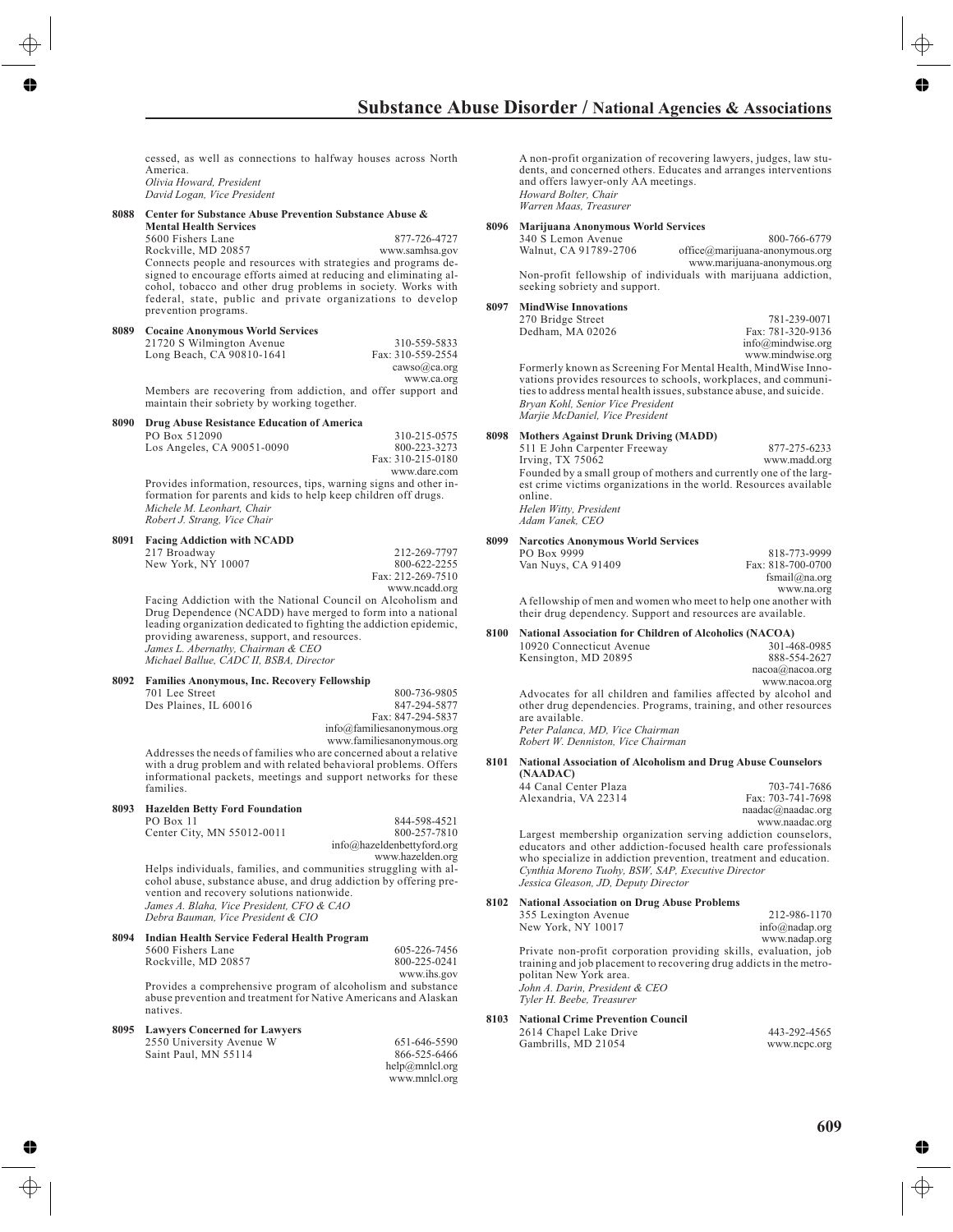# **Substance Abuse Disorder / State Agencies & Associations**<br>rev House

Organization working to prevent crime and drug use by developing materials for parents and children, teaching strategies to communities, and raising awareness by coodinating with local agencies. *Ann M. Harkins, Esq., President & CEO Brian Monks, Vice President & CSO*

## **8104 National Families in Action (NFIA)** PO Box 133136

Atlanta, GA 30333-3136

404-248-9676 nfia@nationalfamilies.org www.nationalfamilies.org

Non-profit organization that obtained the nation's first state laws banning the sale of drug paraphernalia. Leads a national effort to help parents replicate Georgia's laws in other states to prevent the marketing of drugs and drug use to children. *Sue Rusche, President*

*Carol S. Reeder, Treasurer*

#### **8105 National Organization on Fetal Alcohol Syndrome** 1200 Eton Court NW 202-785-4585

Washington, DC 20007 information@nofas.org www.nofas.org

Dedicated to eliminating birth defects caused by alcohol consumption during pregnancy by raising awareness of safe pregnancy measures, and the consequences of drinking during pregnancy. *Tom Donaldson, President Kathleen Tavenner Mitchell, MHS, Vice President*

#### **8106 Office of Women's Services Substance Abuse & Mental Health Services**

5600 Fishers Lane Rockville, MD 20857-0001 877-726-4727 www.samhsa.gov Provides leadership and guidance in creating and maintaining an agency-wide focus for addressing the substance abuse and mental health needs of women.

#### **8107 Office on Smoking and Health: Centers for Disease Control & Prevention**

| 1600 Clifton Road      | 800-232-4636        |
|------------------------|---------------------|
| Atlanta. GA 30329-4027 | TTY: 888-232-6348   |
|                        | tobaccoinfo@cdc.gov |
|                        | www.cdc.gov/tobacco |

Offers reference services to researchers through the Technical Information Center. Publishes and distributes a number of titles in the field of smoking and health.

#### **8108 Partnership for Drug-Free Kids**

| 633 Third Avenue        | 212-922-1560     |
|-------------------------|------------------|
| New York, NY 10011-6706 | 855-378-4373     |
|                         | www.drugfree.org |

Partnered with Center on Addiction, and dedicated to transforming how addiction is addressed by the nation, from prevention to recovery. *Creighton Drury, CEO*

*James G. Niven, Chair*

#### **8109 Remove Intoxicated Drivers (RID-USA)**

PO Box 520 Schenectady, NY 12301

877-823-9235 888-283-5144 ridusa@verizon.net rid-usa.org

> 508-481-3568 info@sadd.org

Volunteers working to deter impaired driving, to help its victims obtain justice, restitution and peace of mind while navigating the criminal justice systems, and to curb the alcohol abuse which leads to drunk driving. *Doris Aiken, Founder & President Bill Aiken, Vice President & Manager*

#### **8110 Students Against Destructive Decisions** 1440 G Street NW

Washington, DC 20005 www.sadd.org Provides students with prevention tools to deal with the issues of underage drinking, drug use, risky and impaired driving, and other destructive decisions. *Rick Birt, President & CEO Elizabeth Vermette, Managing Director*

#### **8111 Substance Abuse and Mental Health Services Administration (SAMHSA)**

| 101311110111        |                   |
|---------------------|-------------------|
| 5600 Fishers Lane   | 877-726-4727      |
| Rockville, MD 20857 | Fax: 240-221-4292 |
|                     | TTY: 800-487-4889 |
|                     | www.samhsa.gov    |

Part of the U.S. Department of Health and Human Services, SAMHSA promotes, monitors, evaluates and coordinates programs for the prevention and treatment of alcoholism and alcohol abuse.

*Thomas Clarke, PhD, Director Elinore F. McCance-Katz, MD, PhD, Assistant Secretary*

#### **State Agencies & Associations**

#### *Alabama*

**8112 Division of Mental Illness and Substance Abuse Community Programs**

> Department of Mental Health Montgomery, AL 36130-1410 334-242-3454

800-367-0955 Fax: 334-242-0725 Alabama.DMH@mh.alabama.gov www.mh.alabama.gov

*Kent Hunt, Associate Commissioner Substance Abuse Susan P Chambers, Associate Commissioner Mental Illness*

#### *Alaska*

#### **8113 Office of Alcohol and Substance Abuse Department of Health and Social Services**

Department of Health and Social Services 350 Main Street Juneau, AK 99811 907-465-3030 800-465-4828 Fax: 907-465-3068 Stacy.Toner@Alaska.gov dhss.alaska.gov/Pages/default.aspx

*William J. Streuss, Commissioner Tara Horton, Special Assistant*

#### *Arizona*

#### **8114 Alcoholism and Drug Abuse: Office of Community Behavioral Health**

Department of Health Services 150 N 18th Avenue Phoenix, AZ 85007-3228

602-364-4558 Fax: 602-364-4570 cancerlr@azdhs.gov www.azdhs.gov

The Arizona Department of Health Services promotes and protects the health of Arizona's children and adults. Its mission is to set the standard for personal and community health through direct care, science, public policy, and leadership. *January Contreras, Acting Director*

#### *Arkansas*

#### **8115 Office of Alcohol and Drug Abuse Prevention**  $305 S<sub>01</sub>$

mental illness on America's communities.

| Office of Alcohol and Drug Abuse Prevention |                                                                 |
|---------------------------------------------|-----------------------------------------------------------------|
| 305 South Palm Street                       | 501-686-9866                                                    |
| Little Rock, AR 72205                       | 877-726-4727                                                    |
|                                             | Fax: 501-686-9035                                               |
|                                             | www.captus.samhsa.gov/grantee-organizati                        |
|                                             | SAMHSA's mission is to reduce the impact of substance abuse and |

*California*

#### **8116 California Women's Commission on Alcohol and Drug Dependencies**

14622 Victory Boulevard

818-376-0470

Van Nuys, CA 91411 Dedicated to improving the quality and increasing the quantity of services to women with alcohol-related problems.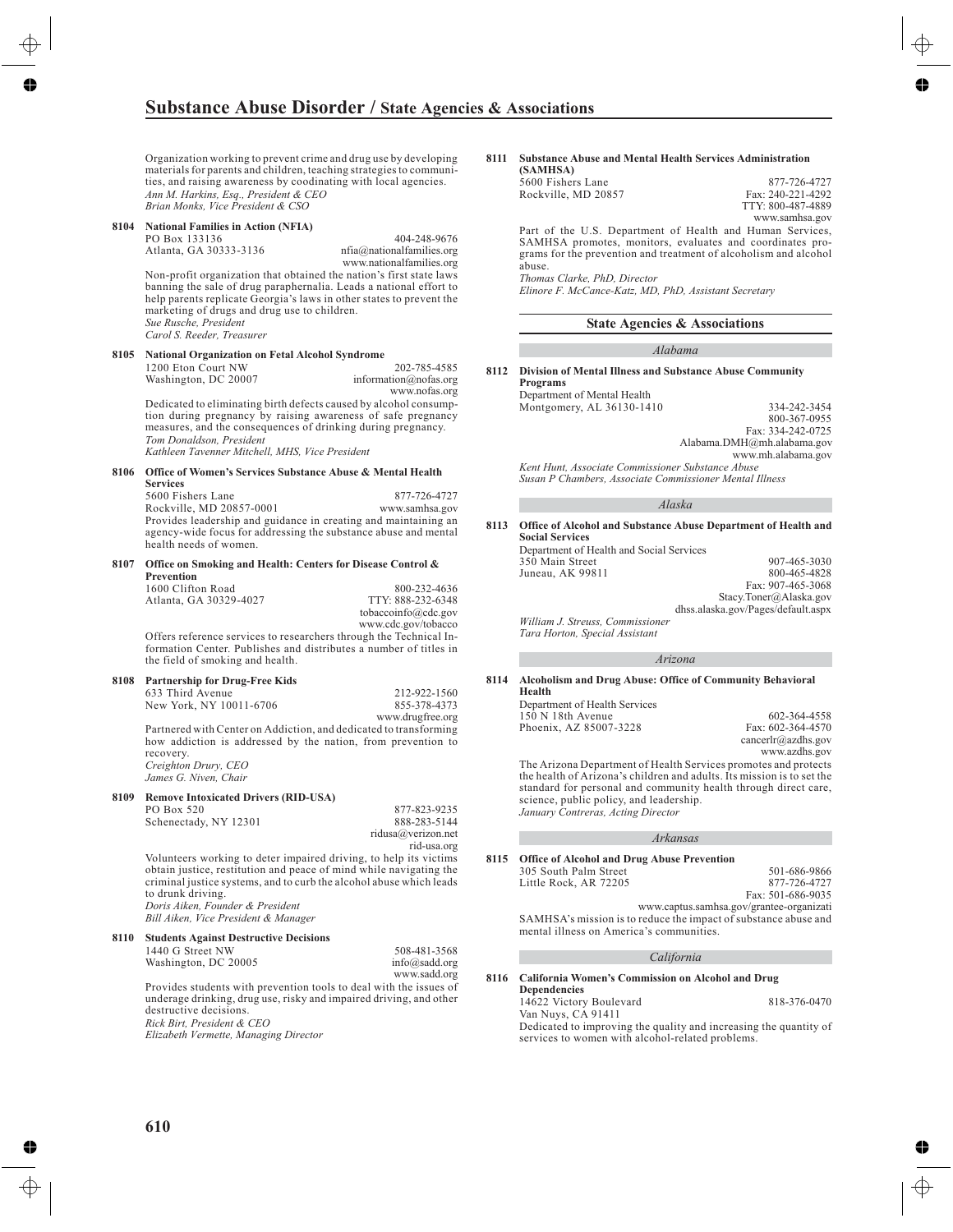## rev House

#### **National Agencies & Associations**

#### **10309 ACLU National Prison Project**

125 Broad Street New York, NY 10004

media@aclu.org www.aclu.org National Prison Project seeks to create constitutional conditions of confinement and strengthen prisoners' rights through class action litigation and public education. Policy priorities include reducing prison overcrowding and improving prisoner medical care.

*Susan Herman, President*

*Anthony Romero, Chief Executive Officer*

#### **10310 AbleData**

| 103 W. Broad Street    |  |
|------------------------|--|
| Falls Church, VA 22046 |  |
|                        |  |

Fax: 703-356-8314 TTY: 703-992-8313 abledata.acl.gov

800-227-0216

212-549-2500

An information and referral service that uses computer listings and a large file system to answer requests related to assistive devices. Houses a large file system library and contacts with other sources which enables them to answer just about any question.

#### **10311 Access Unlimited**

| 570 Hance Road       | 800-849-2143                                                     |
|----------------------|------------------------------------------------------------------|
| Binghamton, NY 13903 | Fax: 607-669-4595                                                |
|                      | www.accessunlimited.com                                          |
|                      | Offers mobility products for all types of vehicles from cars and |

Offers mobility products for all types of vehicles from cars and vans to trucks and SUVs.

#### **10312 American Academy of Pediatrics**

| 345 Park Boulevard | 800-433-9016          |
|--------------------|-----------------------|
| Itasca. IL $60143$ | Fax: 847-434-8000     |
|                    | $mcc(\alpha)$ aap.org |
|                    | www.aap.org           |

Committed to the attainment of optimal physical, mental and social health and well-being for all infants, children, adolescents and young adults.

*Mark Del Monte, JD, CEO/EVP Hilary Haftel, MD, MHPE, FAAP, SVP, Education*

#### **10313 American Association for the Advancement of Science**

1200 New York Avenue NW Washington, DC 20005 202-326-6400 www.aaas.org The non-profit AAAS is open to all and fulfills its mission to advance science and serve society through initiatives that include science policy, international programs, science education, and public understanding of science. *Sudip Parikh, PhD, Chief Executive Officer Michael Savelli, Chief Operating Officer*

#### **10314 American Association of People with Disabilities**

| 2013 H Street, NW    | 202-521-4316 |
|----------------------|--------------|
| Washington, DC 20006 | 800-840-8844 |
|                      | www.aapd.com |

The American Association of People with Disabilities is the nation's largest disability rights organization. Promotes equal opportunity, economic power, independent living, and political participation for people with disabilities. Members include people with disabilities and their families, friends, and supporters. *Maria Town, President/CEO Christine Liao, Programs Manager*

#### **10315 American Autoimmune Related Diseases Association**

| 19176 Hall Road            |  |  |  |  | 586-776-3900    |
|----------------------------|--|--|--|--|-----------------|
| Clinton Township, MI 48038 |  |  |  |  | aarda@aarda.org |
|                            |  |  |  |  | www.aarda.org   |
|                            |  |  |  |  |                 |

Awareness, education, referrals for patients with any type of autoimmune disease. *Virginia T. Ladd, President & Executive Director (Interim)*

*Laura Simpson, Chief Operating Officer*

#### **10316 American Bar Association Commission on Disability Rights**

| 1050 Connecticut Ave. N.W.                                     | 202-662-1000           |
|----------------------------------------------------------------|------------------------|
| Washington, DC 20036                                           | 800-285-2221           |
|                                                                | Fax: 202-442-3439      |
|                                                                | campdl@americanbar.org |
|                                                                | www.americanbar.org    |
| The Commission's mission is to promote the ABA's commitment to |                        |

The Commission's mission is to promote the ABA's commitment to justice and the rule of law for persons with mental, physical, and

sensory disabilities and to promote their full and equal participation in the legal profession. *Denise R. Avant, Chair Evan M. Greenberger, Program Specialist*

#### **10317 American Camp Association**

| 5000 State Road 67 N        | 765-342-8456      |
|-----------------------------|-------------------|
| Martinsville, IN 46151-7902 | 800-428-2267      |
|                             | Fax: 765-342-2065 |

www.acacamps.org Formerly the American Camping Association, a community of camp professionals who have joined together to share the knowledge and experience and to ensure the quality of camp programs. *Tom Rosenberg, President/CEO*

#### **10318 American Counseling Association**

| 6101 Stevenson Avenue                                               | 800-347-6647       |
|---------------------------------------------------------------------|--------------------|
| Alexandria. VA 22304                                                | Fax: 800-473-2329  |
|                                                                     | www.counseling.org |
| A not-for-profit, professional and educational organization that is |                    |
| dedicated to the growth and enhancement of the counseling profes-   |                    |
| sion. Represents professional counselors in various practice        |                    |

sion. Represents professional counselors in various practice settings. *Richard Yep, Executive Director*

*Brandi McIntyre, Governance Executive Office Manager*

#### **10319 American Foundation for the Blind**

1401 S Clark Street Arlington, VA 22202 212-502-7600 www.afb.org AFB's priorities include broadening access to technology; elevating the quality of information and tools for the professionals who serve people with vision loss by providing them and their families with relevant and timely resources. *Kirk Adams, PhD, President/CEO Megan Aragon, Chief Program Officer*

#### **10320 American Institute for Preventive Medicine** 30445 NW Highway

Farmington Hills,

| 'ay      |  | 248-539-1800         |
|----------|--|----------------------|
| MI 48334 |  | aipm@healthylife.com |
|          |  | www.healthylife.com  |
|          |  |                      |

An award winning, internationally recognized authority on th development and implementation of health promotion, wellness, medical self-care, and disease management programs and publications. *Don R. Powell, PhD, President/CEO Hope Lawless, SVP/COO*

#### **10321 American Organ Transplant Association**

| PO Box 418                                                                                                                                                                                                                    | 832-930-2682            |
|-------------------------------------------------------------------------------------------------------------------------------------------------------------------------------------------------------------------------------|-------------------------|
| Stilwell, KS 66085                                                                                                                                                                                                            | aot a online @gmail.com |
|                                                                                                                                                                                                                               | www.aotaonline.org      |
| Helps patients with free transportation to and from their transplant<br>center, many times hundreds of miles away. Also provides trans-<br>plant patients and their loved ones with resources regarding trans-<br>plantation. |                         |
| Pamela H Terry, President                                                                                                                                                                                                     |                         |
|                                                                                                                                                                                                                               |                         |

*Kenneth Klingensmith, Immediate Past President*

#### **10322 American Red Cross**

431 18th Street NW Washington, DC 20006 800-733-2767 www.redcross.org The nation's premier emergency response organization that aids victims of devastating natural disasters; community services that help the needy; support and comfort for military members and their families; the collection, processing and distribution of lifesaving blood and blood products; educational programs that promote health and safety; and international relief and development programs. *Gail J McGovern, President/CEO*

*Bonnie McElveen-Hunt, Chair*

#### **10323 Americas Association for the Care of the Children**

PO Box 2154 Boulder, CO 80306 303-527-2742 aaccchildren.org Carries out a variety of programs to promote the health of children. Publishes educational materials on child health of interest to parents, educators and health professionals. *Deborah Young, Executive Director & Founder Judi Jackson, President*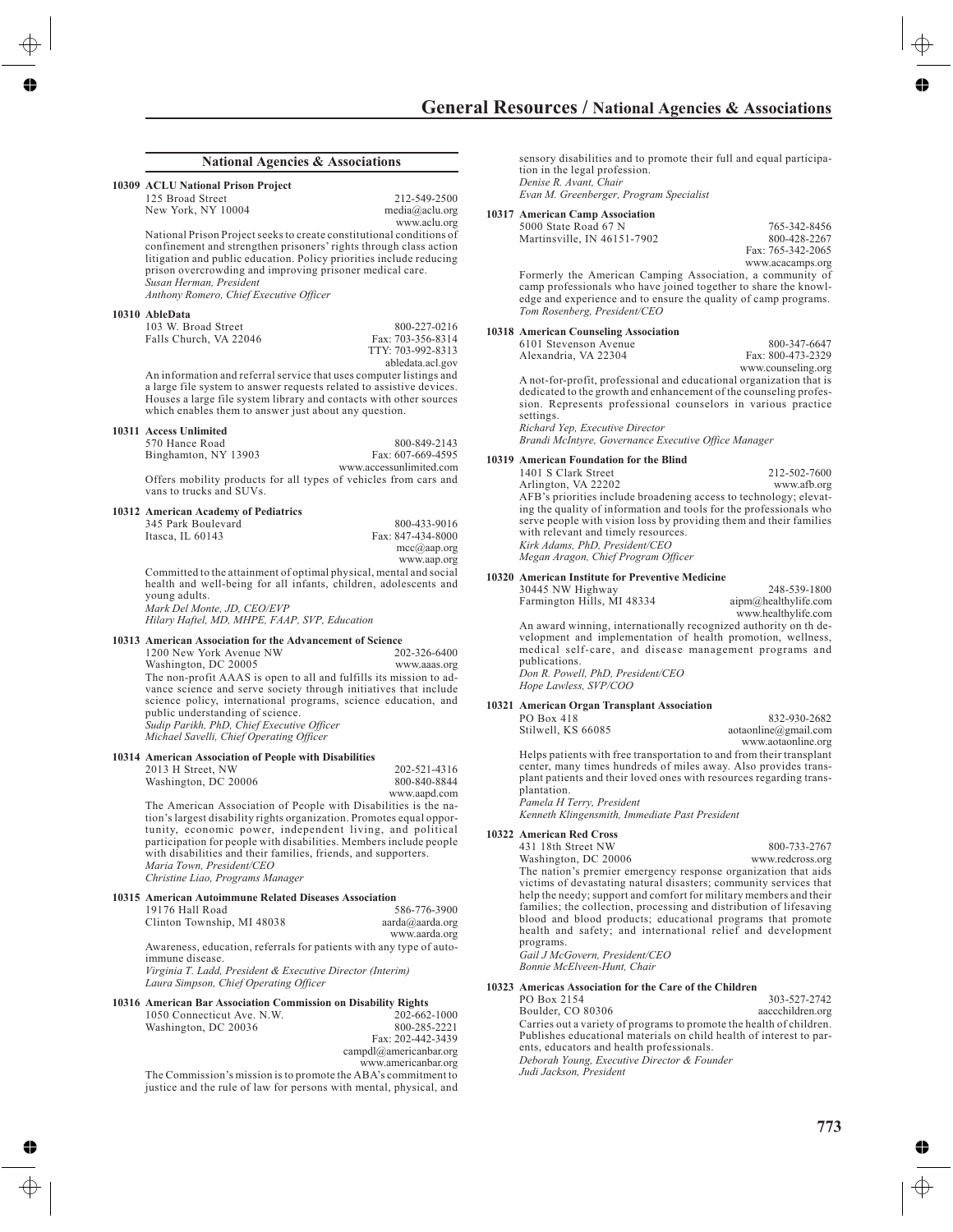| <b>General Resources / Foundations</b>                                                                                                                                                                               |                                                                  |  |                                                                                                                                                                        |                                                                                                                   |
|----------------------------------------------------------------------------------------------------------------------------------------------------------------------------------------------------------------------|------------------------------------------------------------------|--|------------------------------------------------------------------------------------------------------------------------------------------------------------------------|-------------------------------------------------------------------------------------------------------------------|
| rey House                                                                                                                                                                                                            |                                                                  |  |                                                                                                                                                                        |                                                                                                                   |
| Tennessee<br>ishing                                                                                                                                                                                                  |                                                                  |  | Washington                                                                                                                                                             |                                                                                                                   |
| 10436 Disability Law & Advocacy Center of Tennessee                                                                                                                                                                  |                                                                  |  | 10444 Seattle HPV Support Group                                                                                                                                        |                                                                                                                   |
| 2416 21st Avenue S<br><b>OLLNashville, CIN 37212</b>                                                                                                                                                                 | 615-298-1080<br>800-342-1660<br>Fax: 615-298-2046                |  | Seattle, WA 98103-1171                                                                                                                                                 | 425-619-7190<br>www.aad.org                                                                                       |
| <b>Previous Edition</b>                                                                                                                                                                                              | gethelp@dlactn.org                                               |  | 10445 Washington State Client Assistance Program                                                                                                                       |                                                                                                                   |
| Advocates for the rights of Tennesseans with disabilities to ensure<br>they have an equal opportunity to be productive and respected<br>members of the society.<br>Jerry Gonzalez, Chair<br>Shalani Rose, Vice Chair | www.dlactn.org                                                   |  | 2531 Rainer Avenue S<br>Seattle, WA 98144-9510<br>Jerry Johnson, Director                                                                                              | 206-721-5999<br>800-544-2121<br>Fax: 206-721-5980<br>TTY: 888-721-6072<br>www.washingtoncap.org                   |
|                                                                                                                                                                                                                      |                                                                  |  | Bob Huven, Rehabilitation Coordinator                                                                                                                                  |                                                                                                                   |
| Texas                                                                                                                                                                                                                |                                                                  |  | West Virginia                                                                                                                                                          |                                                                                                                   |
| 10437 Dallas/Ft.Worth Metroplex HPV Support Group<br>8215 Westchester Drive<br>Dallas, TX 75225-6116                                                                                                                 | 214-363-6733                                                     |  | 10446 Northcentral West Virginia HPV Support Group<br>Monongalia County Health Department                                                                              |                                                                                                                   |
| 10438 Disability Rights Texas<br>Advocacy Inc                                                                                                                                                                        |                                                                  |  | 453 Van Voorhis Road<br>Morgantown, WV 26505-3408                                                                                                                      | 304-598-5100                                                                                                      |
| 2222 W Braker Lane<br>Austin, TX 78758-1024                                                                                                                                                                          | 512-454-4816<br>866-362-2851<br>Fax: 512-323-0902                |  | 10447 West Virginia Advocates<br>1207 Quarrier Street<br>Charleston, WV 25301                                                                                          | 304-346-0847<br>800-950-5250<br>Fax: 304-346-0867                                                                 |
| Protecting and advocating the rights of Texans with disabilities -<br>because all people have dignity and worth.<br>Mary Faithfull, Executive Director                                                               | www.advocacyinc.org                                              |  | Protects and advocates for the human and legal rights of persons<br>with disabilities.                                                                                 | contact@wvadvocates.org<br>www.wvadvocates.org                                                                    |
| Utah                                                                                                                                                                                                                 |                                                                  |  | Clarice Hausch, Executive Director<br>Barbara Criner, Administrative Director                                                                                          |                                                                                                                   |
| 10439 Legal Center for People with Disabilities<br>205 North 400 West                                                                                                                                                | 801-363-1347                                                     |  | Wisconsin                                                                                                                                                              |                                                                                                                   |
| Salt Lake City, UT 84103-3076<br>We enforce and strengthen laws that protect the opportunities,                                                                                                                      | 800-662-9080<br>Fax: 801-363-1437<br>www.disabilitylawcenter.org |  | 10448 Governor's Committee for People with Disabilities<br>Wisconsin Department of Health Services<br>1 W Wilson Street                                                | 608-261-7816                                                                                                      |
| choices and legal rights of people with disabilities in Utah.<br>Kevin Murphy, President<br>Barbara M. Campbell, Senior VP                                                                                           |                                                                  |  | Madison, WI 53703                                                                                                                                                      | Fax: 608-266-3386<br>TTY: 888-701-1251<br>sarah.lincoln@wisconsin.gov<br>www.dhs.wisconsin.gov/Disabilities/Physi |
| Vermont                                                                                                                                                                                                              |                                                                  |  | In 1948, a Governor's Committee was established with one goal: to<br>improve employment opportunities for people with disabilities.                                    |                                                                                                                   |
| 10440 Citizen Advocacy of Burlington                                                                                                                                                                                 |                                                                  |  | Sarah Lincoln, Director                                                                                                                                                |                                                                                                                   |
| Chase Mill 1 Mill Street<br>Burlington, VT 05401<br>Marilyn Bove, President                                                                                                                                          | 802-655-0329                                                     |  | Wyoming                                                                                                                                                                |                                                                                                                   |
| 10441 Client Assistance Program: Vermont Ladd Hall                                                                                                                                                                   |                                                                  |  | 10449 Wyoming Protection & Advocacy System<br>7344 Stockman Street                                                                                                     | 307-632-3496                                                                                                      |
| Ladd Hall<br>57 N Main Street                                                                                                                                                                                        | 802-775-0021<br>800-769-7459                                     |  | Cheyenne, WY 82009                                                                                                                                                     | Fax: 307-638-0815<br>wypanda@wypanda.com<br>www.wypanda.com                                                       |
| Rutland, VT 05701-8409                                                                                                                                                                                               | Fax: 802-775-0022<br>nbreiden@vtlegalaid.org<br>www.icdri.org    |  | To establish, expand, protect and enforce the human and civil<br>rights of persons with disabilities through administrative, legal,<br>and other appropriate remedies. |                                                                                                                   |
| Marilyn Bove, President                                                                                                                                                                                              |                                                                  |  | Mary Carson Barks, President<br>Jeanne A Thobro, CEO                                                                                                                   |                                                                                                                   |
| Virginia                                                                                                                                                                                                             |                                                                  |  |                                                                                                                                                                        |                                                                                                                   |
| 10442 Richmond HPV Support Group: Fan Free Clini c                                                                                                                                                                   |                                                                  |  | <b>Foundations</b>                                                                                                                                                     |                                                                                                                   |
| Fan Free Clinic<br>PO Box 5669<br>Richmond, VA 23220-0669                                                                                                                                                            | 804-358-6343<br>www.ashastd.org                                  |  | 10450 Children's National Foundation<br>111 Michigan Avenue NW                                                                                                         | 301-565-8500                                                                                                      |
| 10443 Virginia Office for Protection and Advocacy<br>1910 Byrd Avenue<br>Richmond, VA 23230                                                                                                                          | 804-225-2042<br>800-552-3962<br>Fax: 804-662-7057                |  | Washington, DC 20010<br>The charitable foundation organized by the Children's National<br>Medical Center.<br>DeAnn Marshall, President                                 | www.childrensnational.org/giving                                                                                  |
|                                                                                                                                                                                                                      | www.vopa.state.va.us                                             |  |                                                                                                                                                                        |                                                                                                                   |
| Helps with disability-related problems like abuse, neglect, and dis-<br>crimination. Also help people with disabilities obtain services and                                                                          |                                                                  |  | <b>Libraries &amp; Resource Centers</b>                                                                                                                                |                                                                                                                   |
| treatment.<br>Coleen Miller, Executive Director                                                                                                                                                                      |                                                                  |  | Alabama                                                                                                                                                                |                                                                                                                   |
| Eric Berthiaume, Administrator                                                                                                                                                                                       |                                                                  |  | 10451 Horizons Schools                                                                                                                                                 |                                                                                                                   |

2018 15th Avenue South Birmingham, AL 35205

205-322-6606 800-822-6242 Fax: 205-322-6605 www.horizonsschool.org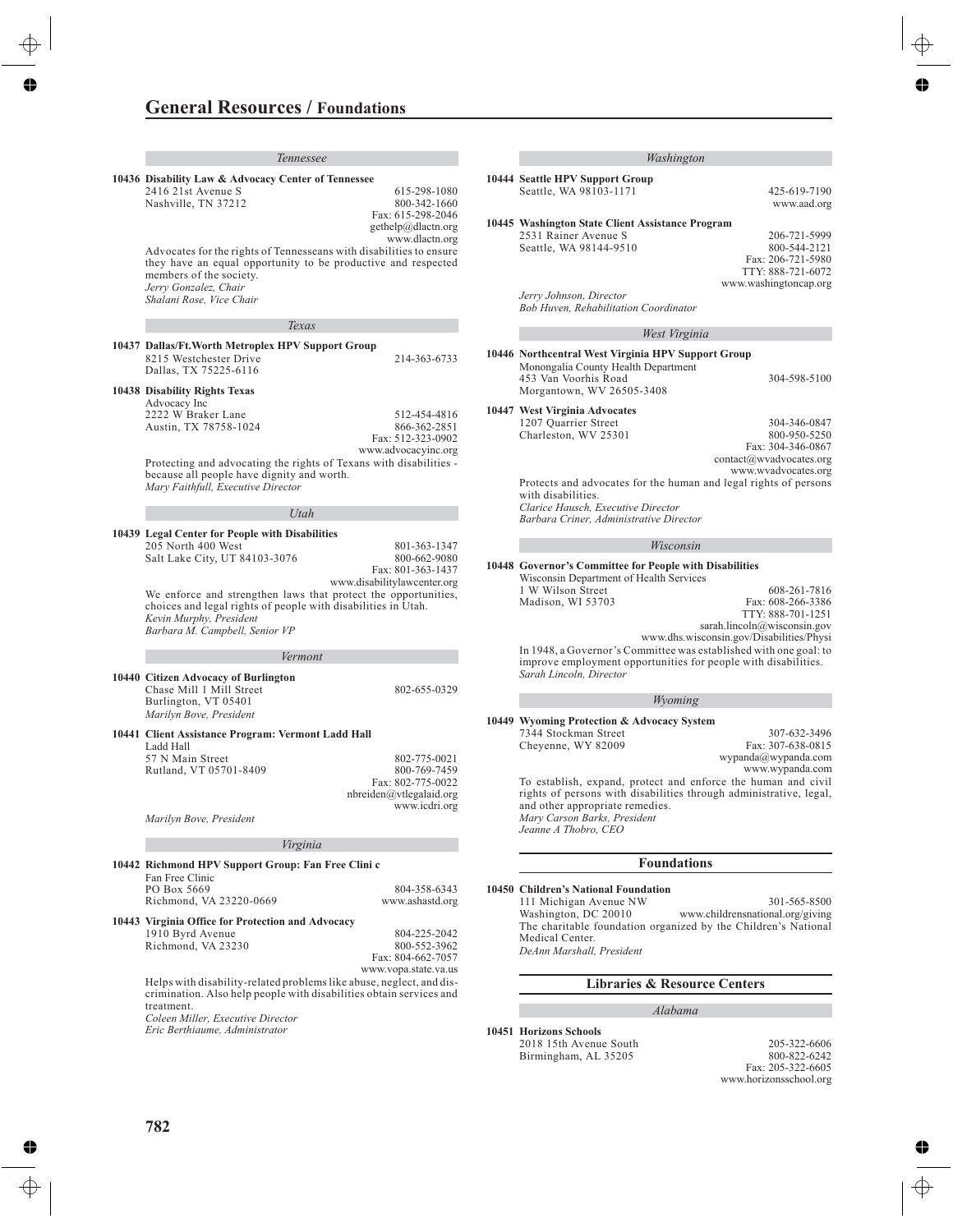The Horizons School offers a non-degree postsecondary program specifically designed to facilitate personal, social and career independence for students with mild learning disabilities and other mild handicapping conditions. *Don Lutomski, President*

*Bayard Tynes, Treasurer*<br>**Previous Edition** 

rey House

*Arizona*

#### **10452 Life Development Institute**

5940 W Union Hills Drive Glendale, AZ 85308 623-773-1545 www.lifedevelopmentinstitute.org LDI's mission is to inspire individuals to experience success while optimising their potential for an enhanced quality of life in a challenging and supportive learning environment. *Rob Crawford, CEO*

*Veronica Crawford, President*

#### *California*

#### **10453 Center for Adaptive Learning**

3227 Clayton Road Concord, CA 94519 925-827-3863 Fax: 925-827-4080 www.centerforadaptivelearning.org

Committed to creating and maintaining a living and working environment for neurologically impaired individuals, which will promote dignity and support a sense of community. The CAL program provides each participant with an individual program for growth. CAL is committed to maintaining the highest quality of living possible, which will allow each client to develop a sense of pride, to augment self-esteem and to foster a sense of self-worth. *Robert L. Edwards, President Barry Chinn, VP*

#### **10454 Independence Center**

3640 S Sepulveda Boulevard Los Angeles, CA 90034

310-202-7102 Fax: 310-202-7180 judym@independencecenter.com www.independencecenter.com

A mainstreamed transitional residential program for young adults (18-30) with learning disabilities. Program highlights include training in independent living, social and vocational skills, counseling and more.

*Judith Maizlish, Executive Director Gloria Ogletree, Administrative Director*

#### *Connecticut*

#### **10455 Chapel Haven**

1040 Whalley Avenue New Haven, CT 06515

203-397-1714 Fax: 203-937-2466 admissions@chapelhaven.org www.chapelhaven.org

Providing an array of lifelong individualized support services for

adults  $(18+)$  on the autism spectrum and those with developmental and social disabilities, enabling them to lead independent and productive lives.

*Betsey Parlato, CEO/Executive Director*

#### *District of Columbia*

**10456 ERIC Clearinghouse on Disabilities and Gifted Education** ERIC Project

C/O Computer Sciences Corporation Washington, DC 20008

800-538-3742 Fax: 703-620-4334 TTY: 703-264-9449 www.eric.ed.gov

The ERIC mission is to provide a comprehensive, easy-to-use, searchable, Internet-based bibliographic and full-text database of education research and information. The simple version of that is that it provides an enormous amount of print materials online, for easy access to important research and journal materials. *Cheryl Racey, Director*

*Georgia*

- **10457 Creative Community Services (CCS)** 4487 Park Drive
	- Norcross, GA 30093

770-469-6226 866-618-2823 Fax: 770-469-6210 info@ccsgeorgia.org www.ccsgeorgia.org

> 413-243-2576 Fax: 413-243-3351

Provides therapeutic foster care services for children and home-based support for adults with developmental disabilities. CCS improves the quality of life for children, adults and families through its community-based support and services. CCS gives both kids and adults hope by encouraging independent living resulting in involved, engaged citizens and community members. *Nicolette Lee, President*

*Massachusetts*

*Henri Munyengano, Secretary*

**10458 Berkshire Center** 18 Park Street

Lee, MA 01238

www.berkshirecenter.org The College Internship Program at the Berkshire Center provides individualized, post-secondary academic, internship and independent living experiences for young adults with Asperger's Syndrome and other Learning Differences.

*Lucy Gosselin MSBM, Program Director*

#### *Minnesota*

#### **10459 National Resource Library on Youth with Disabilities**

| University of Minnesota |                   |
|-------------------------|-------------------|
| Minneapolis, MN 55455   | 612-626-3087      |
|                         | 800-276-8642      |
|                         | Fax: 612-626-2134 |
|                         | TTY: 612-624-3939 |
|                         | kdwb-var@umn.edu  |
|                         | www.peds.umn.edu  |
|                         |                   |

Offers comprehensive sources of information related to adolescents, disability and transition. The database contains bibliographic, programs, training/education and technical assistance files for the medical community, families, parents and children with chronic illnesses. *Peggy Mann Reinhart, Director*

*Elizabeth Latts, Resource Coordinator*

#### *New Hampshire*

#### **10460 Camp Allen**

56 Camp Road Bedford, NH 03110-6606

603-622-8471 Fax: 603-626-4295 www.campallennh.org

Camp Allen welcomes about 600 campers each summer. They are persons of all ages with special needs and extraordinary challenges, including cerebral palsy, autism, muscular dystrophy, Down syndrome, and other developmental disabilities. *Sebastian Grasso, President & CEO Thomas Aites, Treasurer*

#### **Support Groups & Hotlines**

#### **10461 Behavioral Pediatrics Program**

| $\sim$ Denavioral I culatifies I rogi alli |                   |
|--------------------------------------------|-------------------|
| KDWP Variety Family Center                 |                   |
| 200 Oak Street SE                          | 612-626-4260      |
| Minneapolis, MN 55455-2002                 | 800-276-8642      |
|                                            | Fax: 612-624-0997 |
|                                            | TTY: 612-624-3939 |

www.peds.umn.edu/pedsadol

Behavioral Pediatrics Staff help children, teen and their families with a wide variety of behavioral concerns including adjustment to coping with chronic illness. Treatments vary depending on the age, developmental state and needs of each child and family. Often, children are taught to self-regulate their behavior. *Daniel Kohen MD, Director*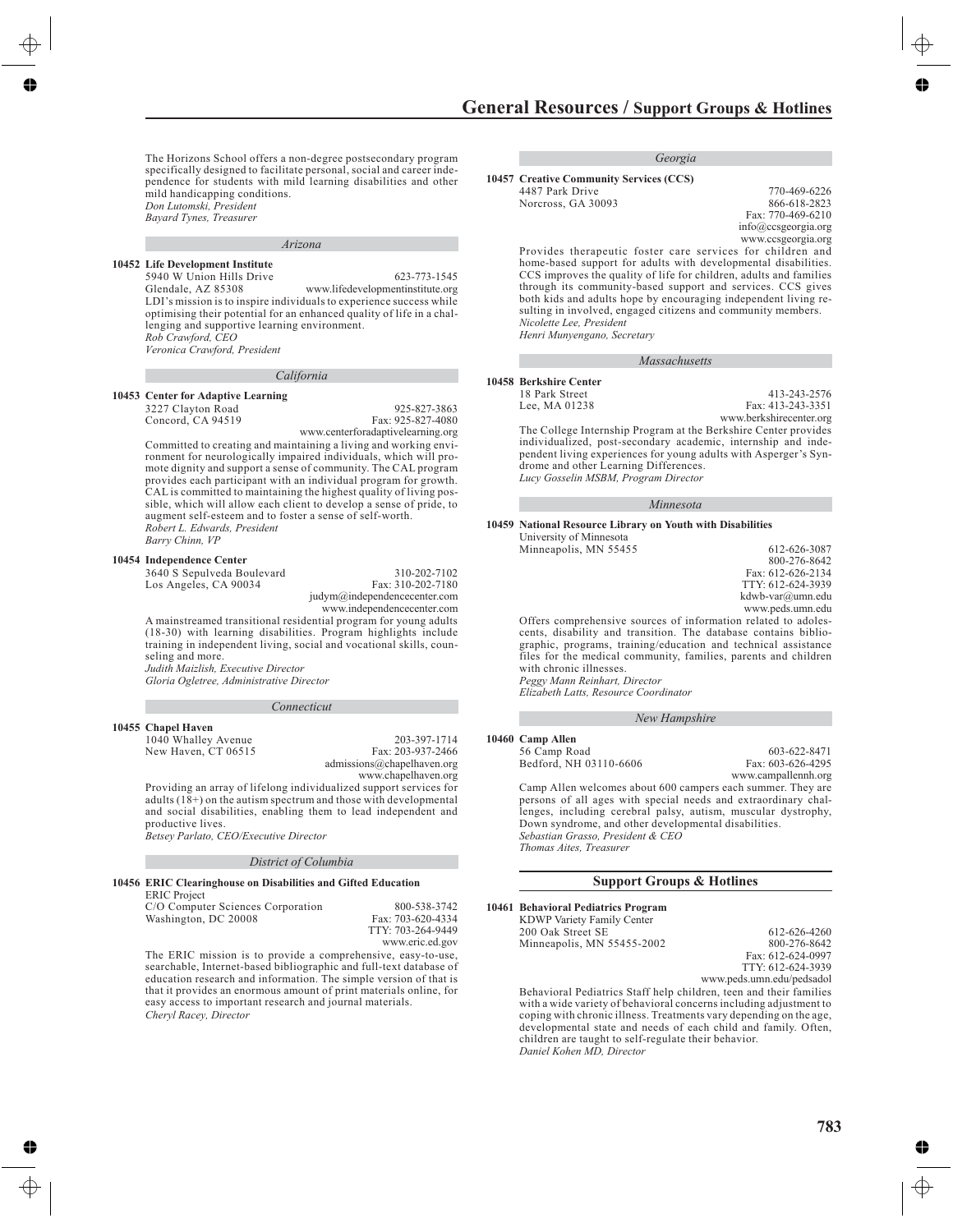# **General Resources / Web Sites**

### **10559 American Academy of Pediatrics**

www.aap.org

Committed to the attainment of optimal physical, mental and social health and well-being for all infants, children, adolescents and young adults.

#### **10560 American Association for the Advancement of Science**

www.aaas.org The non-profit AAAS is open to all and fulfills its mission to advance science and serve society through initiatives that include science policy, international programs, science education, and public understanding of science.

#### **10561 American Bar Association Commission**

www.americanbar.org The ABA's Commission on the Mentally Disabled was established in 1973 to respond to the advocacy needs of persons with mental disabilities.

#### **10562 American Camp Association**

www.acacamps.org Formerly the American Camping Association, a community of camp professionals who have joined together to share the knowledge and experience and to ensure the quality of camp programs.

#### **10563 American Counseling Association**

www.counseling.org A not-for-profit, professional and educational organization that is dedicated to the growth and enhancement of the counseling profession. Represents professional counselors in various practice settings.

#### **10564 American Institute for Preventive Medicine**

www.healthylife.com An award winning, internationally recognized authority on the development and implementation of health promotion, wellness, medical self-care and disease management programs and publications.

#### **10565 American Organ Transplant Association**

www.aotaonline.org

Helps patients with free transportation to and from their transplant center, many times hundreds of times away. Also provides transplant patients and their loved ones with resources regarding transplantation.

#### **10566 American Red Cross**

www.redcross.org

In addition to domestic disaster relief, the American Red Cross offers compassionate services in five other areas: community services that help the needy; support and comfort for military members and their families; the collection, processing and distribution of lifesaving blood and blood products; educational programs that promote health and safety; and international relief and development programs.

#### **10567 American Self-Help Group Clearinghouse**

www.selfhelpgroups.org A keyword-searchable database of over 1,100 national, international, model and online self-help support groups for addictions, bereavement, health, mental health, disabilities, abuse, parenting, caregiver concerns and many other stressful life situations.

#### **10568 Asbestos Information Association**

1 S Orange Avenue Orlando, FL 32801 866-645-0475 www.asbestos.com Asbestos.com has served as an advocacy center that provides hope and delivers quality resources and information for patients and loved ones coping with mesothelioma. Offers free access to information, services and support. *Walter Pacheco, Managing Editor*

#### **10569 Beach Center on Families and Disability**

www.beachcenter.org Makes a significant and sustainable difference in the quality of life of families and individuals affected by disability and of those who are closely involved with them.

#### **10570 Caring.com**

www.caring.com

Online portal for family caregivers who are caring for aging loved ones.

#### **10571 Center for Chronic Disease Prevention and Health Promotion**

www.cdc.gov/nccdphp The forefront of the nation's efforts to prevent and control chronic diseases. Leads efforts that promote health and well-being through prevention and control of chronic diseases.

#### **10572 Center for Developmental Disabilities**

www.centerfor.com Committed to its mission of helping children and adults with differing abilities achieve their dreams by overcoming barriers to living, working, learning and enjoying recreational opportunities in the community of their choice.

#### **10573 ChiroWeb.com**

www.chiroweb.com Chiropractic news source for chiropractors, students, patients and health care professionals. Over 7,000 articles are available.

#### **10574 Commission on Accreditation of Rehabilitation Facilities**

www.carf.org CARF reviews and grants accreditation services nationally and internationally at the request of a facility or program. Standards are applied to service areas and business practices, and accreditation is ongoing in an effort to encourage service providers to continuously improve services. The CARF group also includes CARF Canada and CARF Europe.

#### **10575 Disabled & Alone: Life Services for the Handicapped**

www.disabledandalone.org A non-profit organization established to help families provide a secure future for their loved ones with a disability. Believes that no person should have to live his life in loneliness and isolation because of a disability.

#### **10576 Discovery Health**

www.discoverylife.com A large website covering various health topics; such as male and female health, senior health, children's health, mental health, alternative medicine, nutrition, fitness, and more.

#### **10577 Educational Equity Center at AED**

www.edequity.org EEC at AED is an outgrowth of Educational Equity Concepts, a national not-for-profit organization with a 22-year history of promoting educational excellence for all children.

#### **10578 Healing Well**

www.healingwell.com A social network and support community for patients, caregivers, and families coping with the daily struggles of diseases, disorders and chronic illness.

#### **10579 Health Care For All**

www.hcfama.org HCFA seeks to create a consumer-centered health care system that provides comprehensive, affordable, accessible, culturally competent, high quality care and consumer education for everyone, especially the most vulnerable.

#### **10580 Health Finder**

www.healthfinder.gov A government website that contains information and tools to help you and those you care about stay healthy.

#### **10581 Health on the Net Foundation**

www.hon.ch Promotes and guides the deployment of useful and reliable online health information, and its appropriate and efficient use.

#### **10582 Healthcentral.com**

www.healthcentral.com Empower millions of people to improve and take control of their health and well-being.

#### **10583 Healthlink USA**

www.healthlinkusa.com Discussion forum for treatments, symptoms and causes of 700 health conditions, diseases and topics.